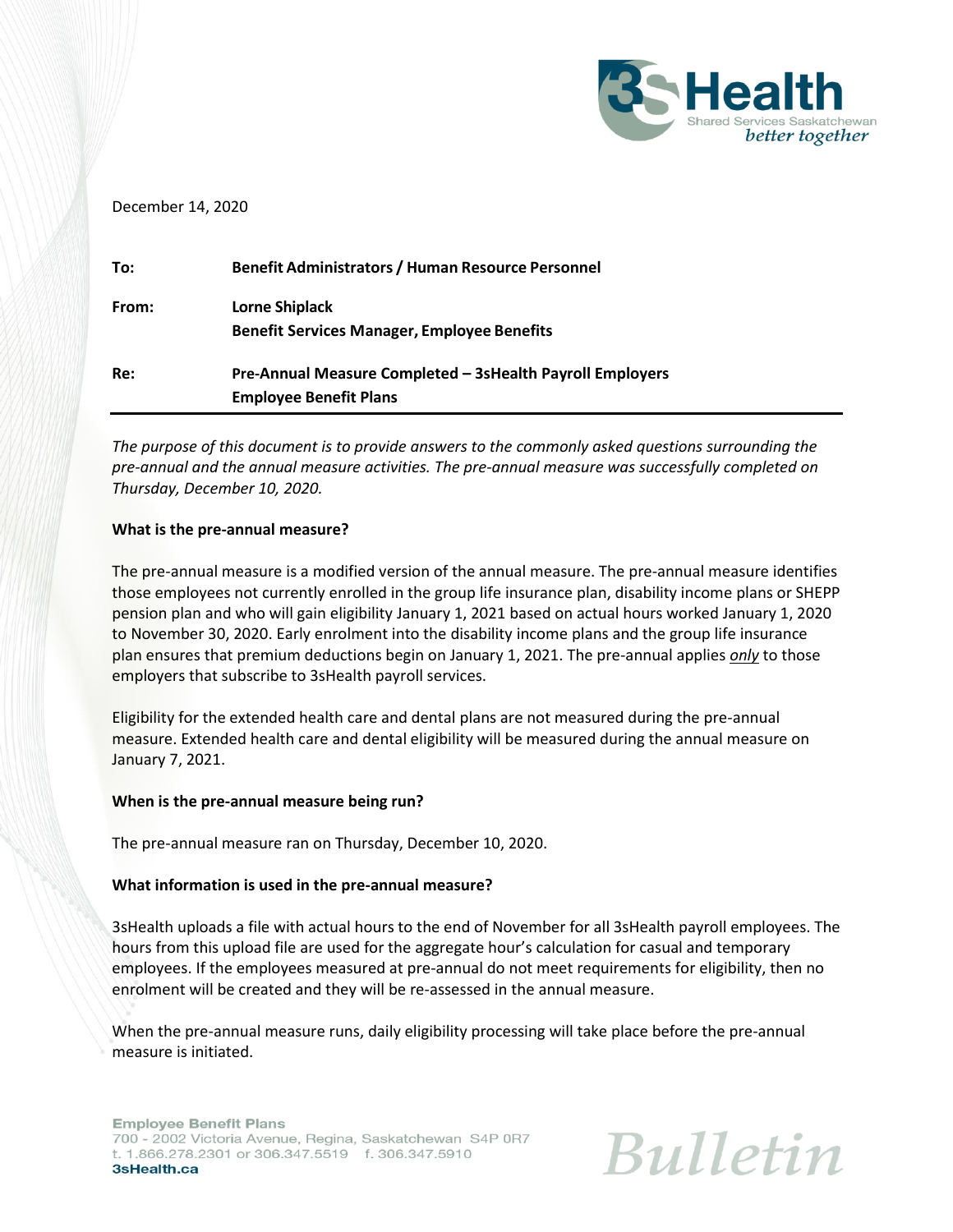

# **What impacts will the pre-annual measure have on employees who fall under the cohorting order effective April 17, 2020?**

Employees who were restricted from working at a position due to cohorting at any time in 2020 will have the actual hours they worked from January 1, 2020 to November 30, 2020 (or the date they stopped working at the restricted position) included in the pre-annual measure. If the employees measured at pre-annual do not meet requirements for eligibility, then no enrolment will be created and they will be re-assessed in the annual measure.

Employees actual hours worked from January 1, 2020 to November 30, 2020 at their cohorted position will be included in the pre-annual measure, the employee will be measured as normal. If the employees measured at pre-annual do not meet requirements for eligibility, then no enrolment will be created and they will be re-assessed in the annual measure.

# **Where can I review my results of the pre-annual measure?**

The *Pre-Annual Eligibility Determination Report* and the *Pre-Annual New Eligibility Report* provide the results of the pre-annual measure. These reports are located in MemberNet and are available Friday, December 11, 2020. The results will show employees identified as eligible for one or more benefit plans (excluding extended health care and dental) effective January 1, 2021.

Notification letters are generated after the annual measure for all benefit plans. 3sHealth Employee Benefits will send welcome packages, letters and enrolment information forms to employees after the annual measure runs on January 7, 2021.

### **When will the annual measure be run?**

The annual measure will run on Thursday, January 7, 2021. More details regarding the annual measure will be forthcoming early in January 2021.

# **What impacts will the annual measure have on employees who fall under the cohorting order effective April 17, 2020?**

Employees who were restricted from working at a position due to cohorting at any time in 2020 will have the actual hours they worked from January 1, 2020 to December 31, 2020 (or the date they stopped working at the restricted position) included in the annual measure. After the annual measure runs, 3sHealth Employee Benefits will review the benefit coverage of all employees who were cohorted in 2020 to determine:

- If the employee's annual hours were not enough to maintain benefits as a result of the annual measure, then 3sHealth Employee Benefits will manually reinstate their benefits back to the coverage they had as of December 31, 2020.
- If the employee's extended health care and dental benefits coverage increases as a result of the annual measure then their increase in coverage will begin effective January 1, 2021.